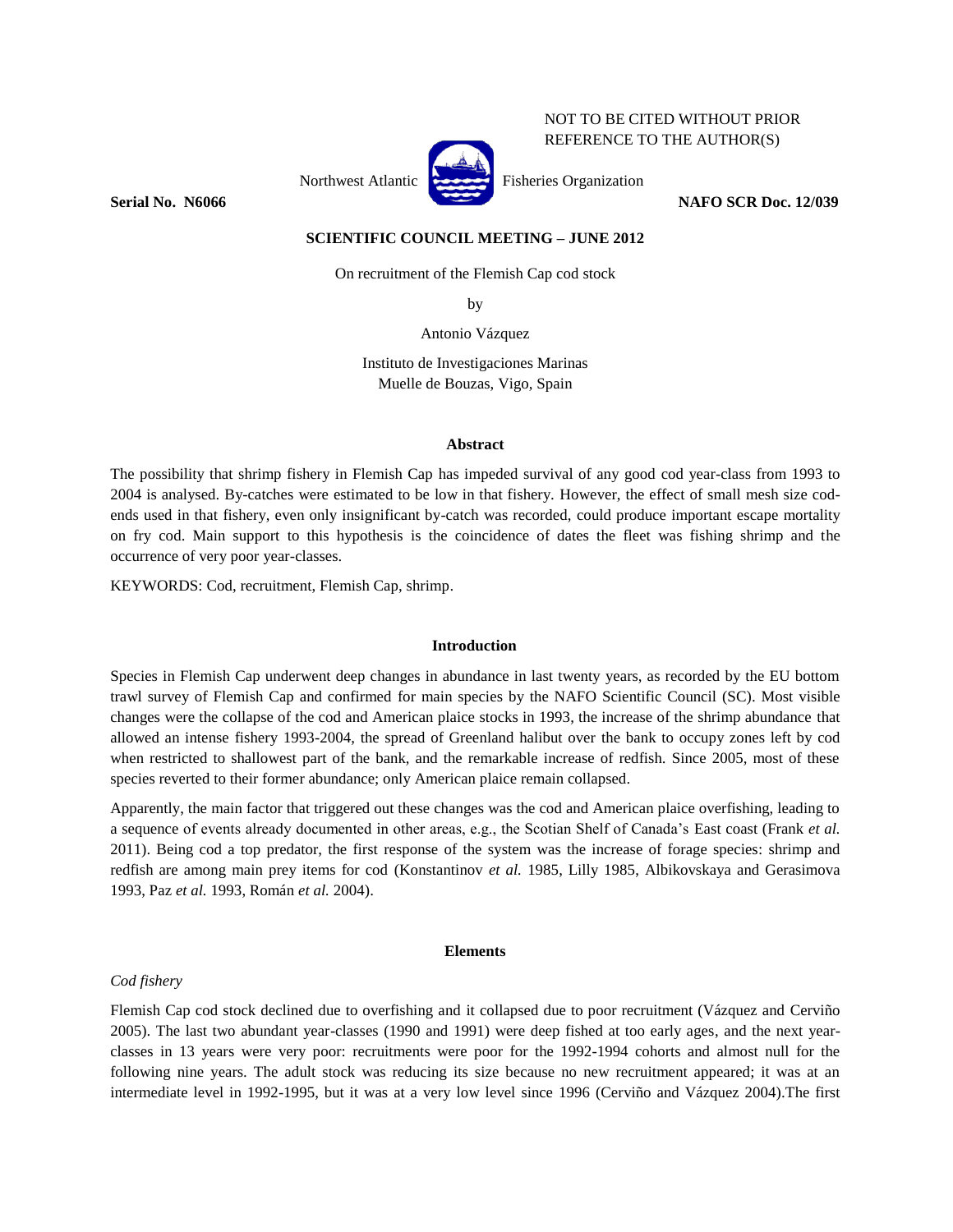recruitment break down was the 1992 cohort, and it was noted weak at age 1 in 1993 during the EU bottom trawl survey. The importance that this fact could be unrecognizable because the 1987 and 1989 cohorts had been at the same range or lower (Vázquez 1994), so that was nothing new. The NAFO SC had still not recognized it in 1995, when two poor recruitments had occurred, and recommended "*catch be limited to the vicinity of the current TAC*" (11.000 t) for 1996 (NAFO 1995). The fishery was maintained up to 1997, even with decreasing yield, and a fishing moratorium was agreed for 1999 onwards.

## *Shrimp fishery*

The shrimp fishery started in 1993 (NAFO 1993):

*Although the presence of shrimp on Flemish Cap has been known for many years, no significant shrimp commercial effort was reported from the area before spring 1993. A shrimp fishery began in late-April 1993 when two Canadian vessels were granted exploratory permits to fish the species in Div. 3M. By late-July, about 50 vessels from several nations were reported fishing for shrimp in the area. Preliminary reports (to August 23) indicated that over 21 000 tons of shrimp have been taken so far in 1993 and that, as of August 31, 18 vessels were still active in the fishery.*

The number of vessels varied between 40 and 110 in the 1993-2005 period; they were approximately 50 in 2004 and 20 in 2006 (Casas 2011). Shrimp fishing was forbidden from 2002 in an area with less than 140 fathoms depth approximately (NAFO 2005).

The EU survey biomass indices for female shrimp remained relatively high until 2008, and a sharp decline occurred in 2009. The fleet reduced its presence from 2005 onwards due to the market situation; because of that, subsequent shrimp stock decline was not a consequence of overfishing but, more likely, produced by predation of the increasing cod stock. NAFO SC is quite precautionary about it:

*Scientific Council notes that there are indications of factors other than fishery that may be involved in the current decline of the stock. (NAFO 2011)*

Reduction of fishing effort produced an immediate increase in cod recruitment in 2005-2008 and a step forward in 2009-2010, when the shrimp fleet leave the shrimp fishery (Figure 1).

## *By-catch*

Shrimp fishery in Flemish Cap was carried out with 40 mm cod-end mesh size; sorting grates with 28 mm spacing bars were introduced in 1994, and reduced to 22 mm spacing in 1995 (Kulka 1999). The grates were designed to prevent the catch of large fish, particularly redfish, whose presence in the cod-end might spoil shrimp. The by-catch composition changed with the introduction of the grate in 1994, being made up of small size specimens of redfish, wolfish, Greenland halibut, American plaice and cod, among regulated species.

By-catch information was available for several countries attending the shrimp fishery. Main by-catch item was juvenile redfish, with a mode length of 14 cm (Parsons *et al.* 1998).

Reports from Iceland in years 1996-2005 only indicate cod by-catch in 1999 (Skúladóttir 1997, 1998, 2005). No cod was recorded in an exploratory fishing from Faroese trawlers in 3M, probably in 1993 (Nicolajsen 1994). Observers on board from Canada (1993-1998) and Norway (1995-1998) reported cod by-catches in years 1993 to 1997, but not in 1998 (Kulka and Power 1996; Kulka 1998, 1999). We conclude that cod by-catch happened, even in small amounts, particularly before 2000, when most information is available. Only Iceland reported no by-catches in 2000 onwards.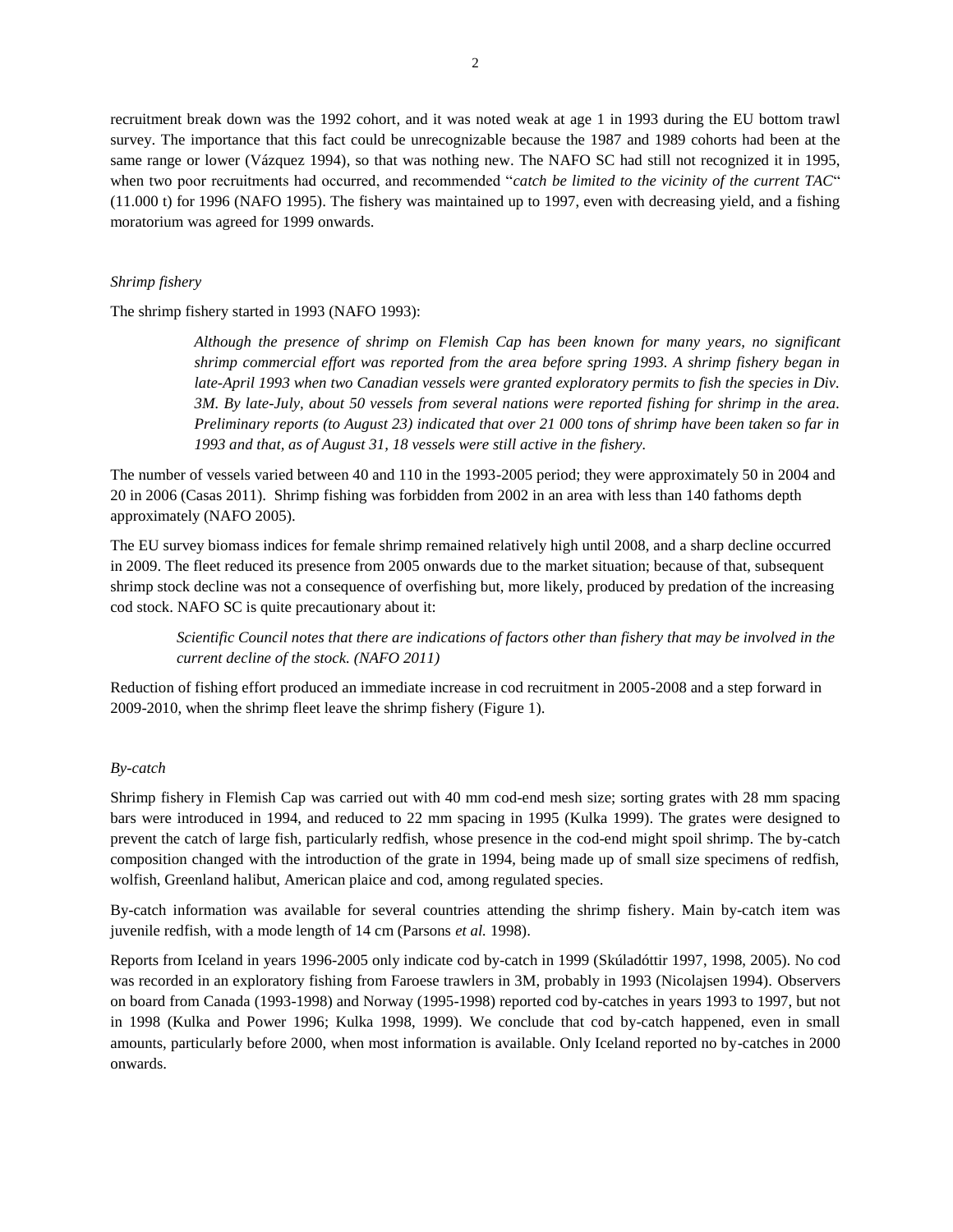Figure 2 shows distribution of shrimp and age 1 cod by depth in July, when the EU bottom trawl survey takes place. Most of shrimp is distributed in areas deeper than 140 fathoms depth, while age 1 cod congregates in the area with less than 140 fathoms depth. However, percentage of age 1 cod occurring in deeper areas has been around 10% when recruitment was abundant and almost null since 1995 to 2009, years with very poor recruitment (Figure 3). When abundant cod year-classes occurred, that percentage had an annual variation not linked to abundance and exceeding 10% some years. The fishing shrimp fleet operated outside the exclusion zone, being current visitors of strata between 140 and 200 fathoms (Kulka and Power 1996, Parsons *et al.* 1998, Skúladóttir and Nicolajsen 2002), where they could coincide with small cod.

A key issue in our analysis is to determine if the shrimp fishing fleet have the capacity to decimate a complete cod cohort at age 1. It should be done before July, because it was at that time when the UE bottom trawl survey observed weak or almost null cod recruitment. With age 1 cod weighting 35 g as a mean in July, and a moderate abundant cod year-class of 9 million fish at age 1, such as those for 2005 and 2006 (González-Troncoso and Vázquez 2011), a moderate cohort would weigh 315 tons at that time; but this is an upper figure because it is referred to July, at the end of more than 12 months period the fry was in the area and just before the recruitment weakness observation was done; a catch of roughly 150 tons along those 12 months would be equivalent to the 315 tons in July. Distribution of 150 tons of cod among 30.000 tons of shrimp catch would represent around 5 kg per ton, and even ten times more: 50 kg per ton, for vessels fishing between 140 and 200 fathoms depth, the only area where the fleet and young cod coincide. We concluded that it is unlikely that observers on board did not detect such by-catch if it occurred; instead, they detected some cod by-catch, but not enough to justify the spoil of an incoming cohort.

According to Icelandic report (Skúladóttir 2005), by-catch of American plaice occurred in 1999-2002 while cod only in 1999. American plaice had a similar distribution than juvenile cod, but it was no so restricted to shallowest strata; its abundance was less than cod, in general, however its by-catch was 40 times higher. Figure 4 illustrates abundance of juvenile cod and place; precise comparison in years 1999-2002 is not possible due to almost absolute lack of catches. Dominance of place by-catch on cod could be an indicator of cod escapement through cod-end meshes, which is easier for a fusiform body than for a flatfish, and consequently, also an indicator of escapement mortality: the mortality produced after damage suffered when fish escapes through narrow cod-end mesh size.

#### *Cod recruitment*

Figure 1 shows the evolution of the abundance of cod at age 1 in the EU survey (González-Troncoso and Vázquez 2011) and the fishing effort in the shrimp fishery. This last index was calculated as a quotient among catch and CPUE data as both reported by Casas (2011). Cod abundance at age 1 in January first is a VPA result, so its value is not only determined by age 1 abundance index in July survey, but by survivors of the same cohort at all later ages. It is related in Figure 1 to the shrimp fishing effort of the year when cod's cohort was age 1, because we understand that main effect of the fishery on young cod occurred at that age. Sudden changes in fishing effort did not occur along the period, so these two variables reflect the situation reasonable well.

The 1992 cohort was the first suffering the shrimp fishery when it was age 1, in 1993; it was the first week year-class even SSB was not low (Figure 1). The same occurred with next three cohorts, those of 1993-1995, which were also weak while TEP remained noticeable. These four year-classes remain below main sequence in a stock-recruitment plot (Figure 5).

Recruitment of Flemish Cap cod has been quite irregular (Rice and Evans 1986, Vázquez 1991), but a low recruitment period of 13 consecutive years had never been observed. It is true that cod spawning biomass was at its lowest levels in years 1996-2004, but even a low SSB is able to produce higher recruitment that those observed as it finally occurred in 2004 onwards (Figure 5). Cod can be considered a leading species in the Flemish Cap ecosystem, taking into account its large biomass and its apical predator character. It means that cod is well adapted to survive in that zone with the natural variability of the environment.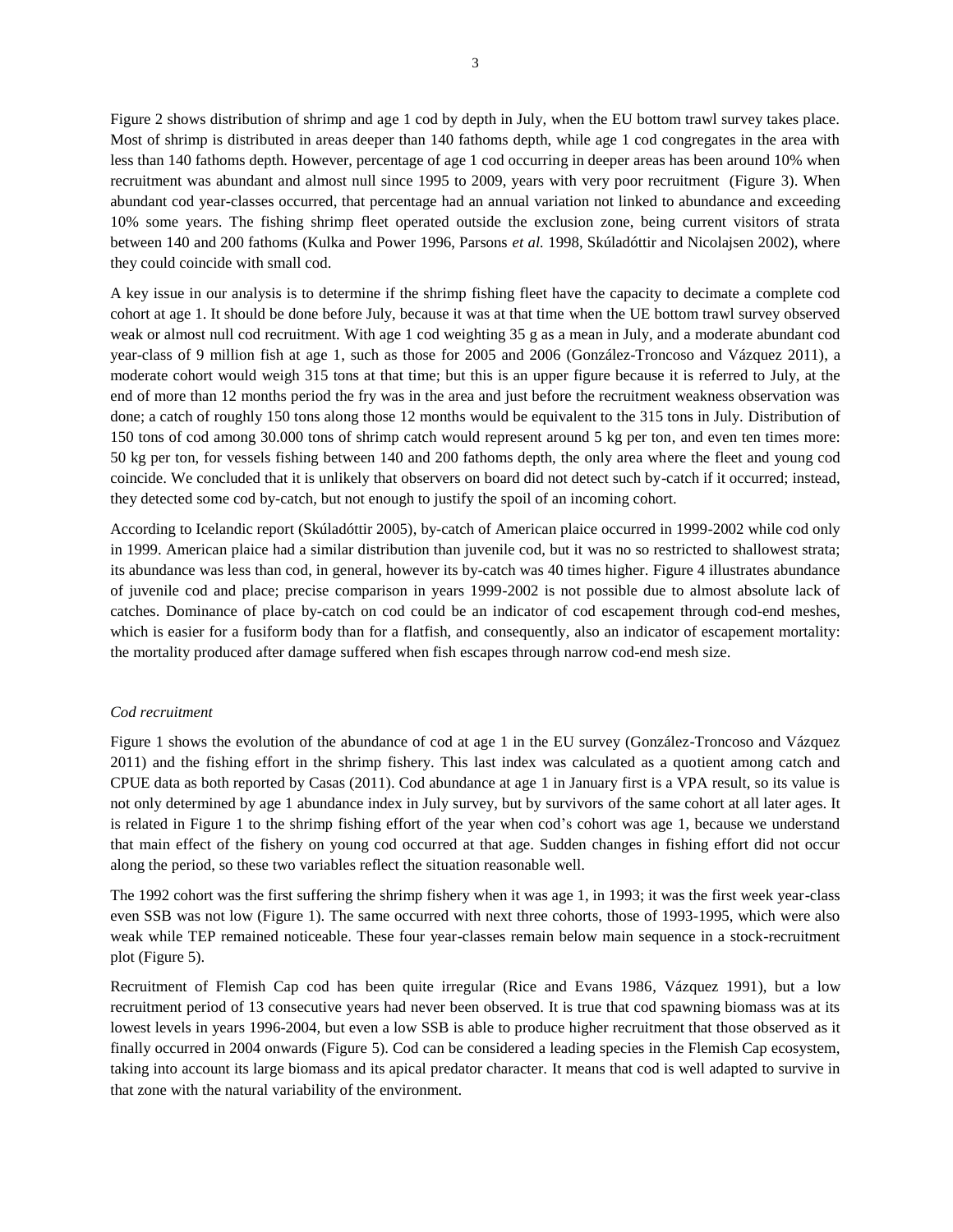## *Redfish*

Figure 6 shows the abundance of juvenile redfish in July, when the EU bottom-trawl survey took place. Modal length of this group is 11-14 cm, which mostly corresponds to age 3 (Saborido-Rey1995). The scarce juvenile redfish in the 1994-2000 period indicate that the 1991-1997 year-classes were weak or they were decimated when age 2 (years 1993-1999). Like in the case for cod, the first redfish year-class suffering the shrimp fishery at age 2 was the first weak cohort. The occurrence of abundant juvenile redfish in 1993 didn't result in any increase of the adult stock: redfish, having less pressure from cod predation, suffered the by-catch of the shrimp fishery, particularly in 1993, when sorting grates had not been introduced yet. Figure 6 also indicates that the distribution of an abundant incoming redfish year-class survive in the shallowest area (less than 140 fathoms depth) three years before it could be possible in the deepest one, where the shrimp fishery took place (more than 140 fathoms depth).

The occurrence of abundant juvenile redfish in 2001 and 2002 was produced by the strong 1999 year-class which was the highest contributor to the biomass peak in 2006 (Vázquez 2012). Abundance of juvenile had been also observed in 1992 (the 1989 year-class: Saborido-Rey 1995), 1993 and 1994, but they have not contributed to any increase of the adult stock; it seems to indicate that a change in recruitment pattern occurred in 2000, the intermediate year. As in the case of cod, redfish recruitment had been quite irregular, and one of their main conditioning factors for survival has been cod predation. The 1999 year-class should have been quite abundant to survive in spite of by-catch in the shrimp fishery, even it didn't suffer cod predation.

#### **Discussion**

Success of any annual recruitment of marine fish is the result of an abundant spawning and an adequate environment. Among relevant environment factors contributing to the recruitment process are the oceanographic conditions and currents, the occurrence and type of predators and, among other local circumstances, fishing activities. During the 13 years period when cod recruitment failed, an intense trawling fishery with small mesh size cod-end took place. The gears were provided with sorting grates that prevented the catch of large fish, but not fry. An expected negative effect of these gears on cod is the by-catch of small size cod, or even mortality produced to small fish crossing a small mesh size cod-end: escape mortality. Such fishery may be understood as a new component of the environment the cod supported.

Change is the norm in the ecosystem. That is the reason of the high dispersion of data from any stock-recruitment (S-R) theoretical relationship; however, such deviations around a predicted value do not invalidate our perception that such relationship exists, as a conceptual principle. However, although we have not a scale to quantify changes in the ecosystem, there should be a limit in change that implies that the current S/R relationship is out of functioning, particularly if the change occurs along several consecutive years. The question in those cases is not the  $r^2$  coefficient being high or low but the very effectiveness of such S/R relationship. Once again, there is not criterion to determine in what cases an S/R relationship is inappropriate and what years might be considered outliers. Anyway, such situations indicate that new factors are involved and are not considered.

Very deep changes occurred in the Flemish Cap ecosystem in the 13 years period from 1993 to 2005 in comparison with years before and after. Most clear changes were the cod and American plaice stocks collapse, a quick increase of the shrimp biomass, a later increase of redfish biomass, and a shift of Greenland halibut to shallower areas. These changes were partially reverted with the increase of the cod stock, the decrease in redfish stock, and the deep reduction of shrimp stock. These species, even they are the most visible reference, are only a small part of the whole system and, because of large variation in their abundance, they should also produce changes in the whole ecosystem, particularly on the pelagic region, dominated by shrimp and small redfish. The presence of a large fleet with an small mesh size cod-end never observed before was also characteristic of that period, and it should be considered an additional environment factor for species recruitment. If these changes are signals of a transitory change in the ecosystem is the matter of discussion, as well in what extent these change in abundance affected S/R parameters: if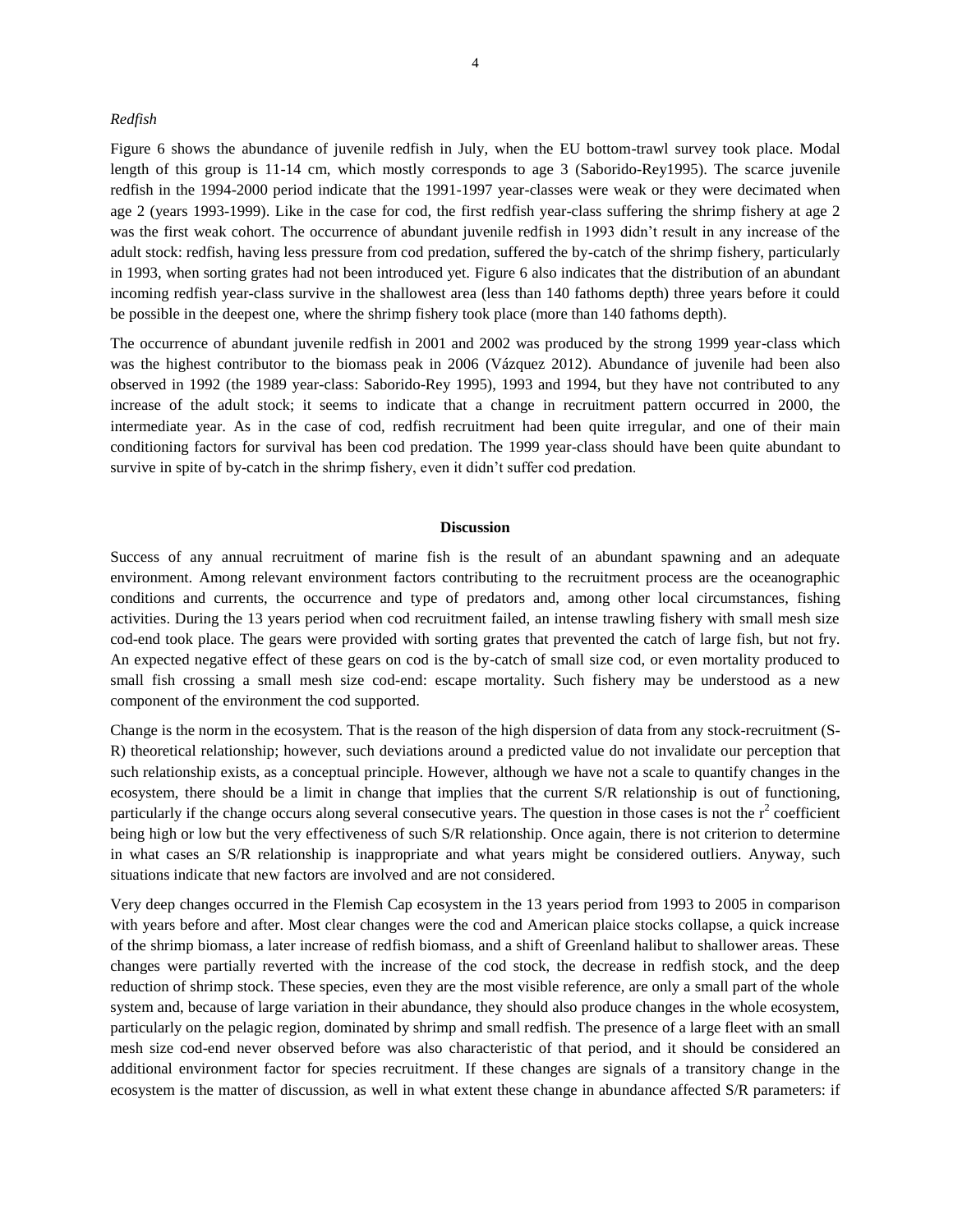they were modified, most recent recruitments should be considered episodic, outside the regular regime of new recruitment occurrences.

Changes in the Flemish Cap stocks were more complex that a simple replacement among dominant species. When cod collapsed in 1993 and the shrimp fishery started, age 5 shrimp was dominant in commercial catches (Parsons *et al.* 1998), which indicates that the 1988 cohort had survived much more than any previously observed. If the shrimp stock had been maintained in low levels by cod predation, this outbreak of shrimp was probably the result of a very abundant spawning, but also of reduced cod predation. The success of the 1988 shrimp year-class opened the scenario for the shrimp fishery in 1993. If that fishery really impeded cod recruitment, the maintenance of a shrimp resource would be favoured by its fishery; this would be a feed-back mechanism: the fishery maintained the resource by impeding cod predation on shrimp; when the intensity of the shrimp fishery was reduced the cod stock recovered and the shrimp stock declined.

Being shrimp and redfish main prey items of cod, the situation in 1993 and 1994 was quite favourable for cod stock development because these two species were abundant; however such opportunity was not seized. Cod recruitment of the 1992-1995 cohorts was below expected even spawning stock was still in medium size (Figure 5), and the shrimp fishery appears as a possible candidate to explain the failure in cod recruitment of those four cohorts. It is true that the fleet fishing for cod caught small size fish, contributing to stock depletion, but decreasing cod abundance observed in the surveys implied fishing mortalities higher than the ones estimated by VPA (Vázquez and Cerviño 1998).

Cod stock was at a very low level after 1995, so any abundant recruitment should not be expected, but even in that period, recruitment could be reduced by the shrimp fishery. Survivor of age 1 cod improved in 2005-2008 when the shrimp fleet reduced its presence and became much higher later, when the fishery cessed.

Weak recruitment of cod cannot be attributed to competition with shrimp or redfish, such as cod being displaced by the intrusion of any or both of this species. It is unlikely that a prey displaces a predator, and besides, both redfish and shrimp return to their previous lower abundance when cod recovered; also Greenland halibut retracted to its common deep zone when cod recovered. In other words, when cod survived age 1 then survive to older ages. Cod survival in 2005 onwards was possible with an environment dominated by shrimp and redfish.

#### **References**

- Albikovskaya, L. K and O.V. Gerasimova 1993. Food and feeding patterns of cod (*Gadus morhua* L.) and beaked redfish (*Sebastes mentella* Travin) on Flemish Cap. *NAFO Sci. Coun. Studies*, 19: 31-39.
- Casas, J.M.– 2011. [Assessment of the International Fishery for Shrimp \(](http://archive.nafo.int/open/sc/2011/scr11-062.pdf)*Pandalus borealis*) in Division 3M (Flemish Cap), 1993-2011. *[NAFO SCR Doc.](http://archive.nafo.int/open/sc/2011/scr11-062.pdf)* 11/62.
- Cerviño, S. and A. Vázquez 2004. A survey-based assessment of cod in Division 3M. *NAFO SCR Doc*. 04/53.
- Frank, K.T., B. Petrie, J.A.D. Fisher and C. Leggett 2011. Transient dynamics of an altered large marine ecosystem. *Nature*, 277: 86-89.
- González-Troncoso, D. and A. Vázquez 2011. Assessment of the Cod Stock in NAFO Division 3M. *NAFO SCR Doc.* 11/38.
- Konstantinov, K.G., T.N. Turuk and N.A. Plekhanova 1985. Food links of some fishes and invertebrates on Flemish Cap. *NAFO Sci. Counc. Studies*, 8: 39-48.
- Kulka, D.W.– 1998. Update on the by-catch in the NAFO Division 3M shrimp fishery, 1993-1997. *NAFO SCR Doc.*  98/90.
- Kulka, D.W.– 1999. Update on the by-catch in the shrimp fisheries in Davis Strait to Flemish Cap. *NAFO SCR Doc.*  99/96.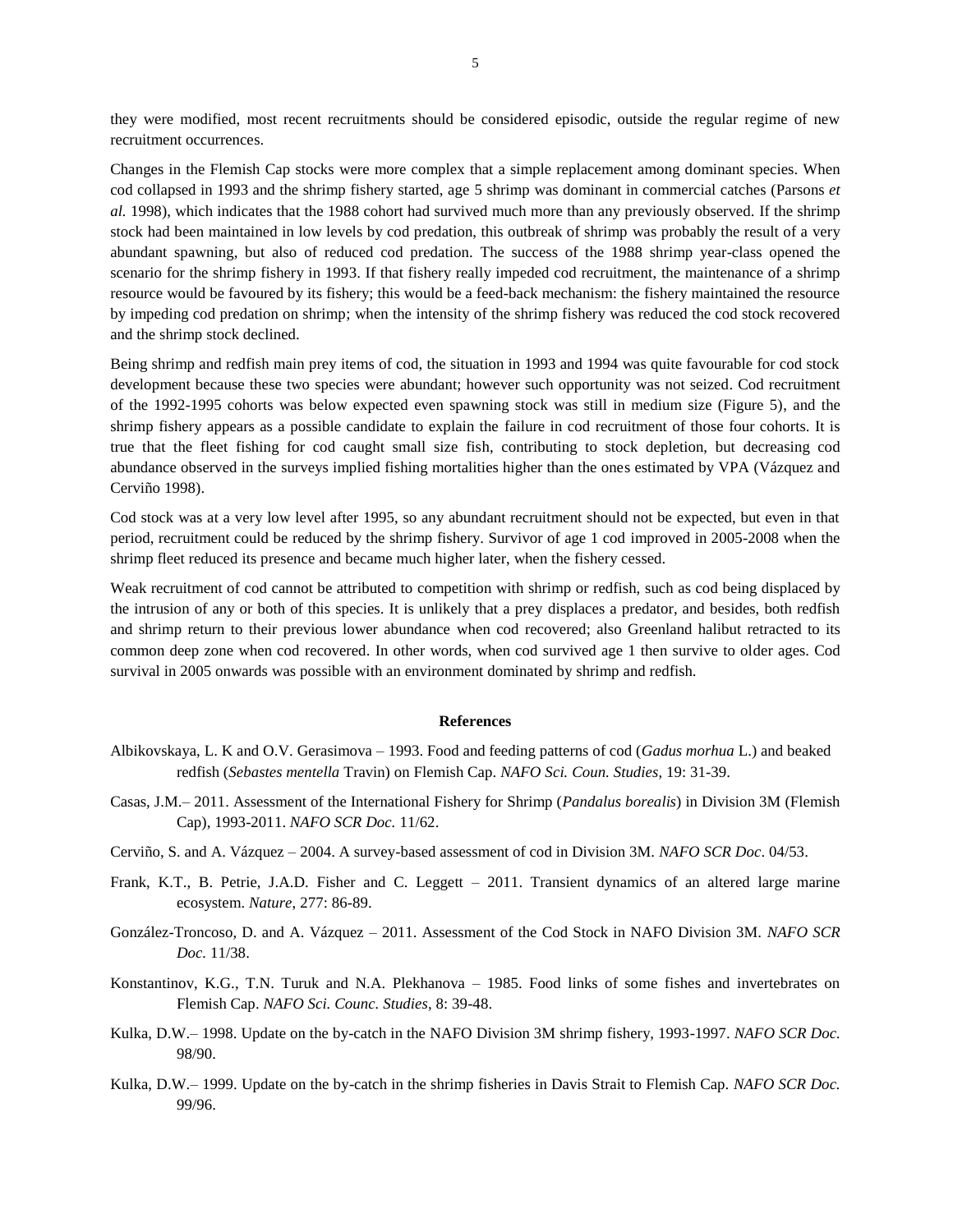- Kulka, D.W. and D. Power 1996. [By-catch in the NAFO Division 3M shrimp fishery, 1993-1995.](http://archive.nafo.int/open/sc/1996/scr-96-064.pdf) *NAFO SCR Doc.* 96/64.
- Lilly, G.R.– 1985. Cod (*Gadus morhua*) on the Flemish Cap fed primarily on redfish (*Sebaste*s sp.) in winter 1984. *NAFO SCR Doc*. 85/72.
- NAFO 1993. Report of Scientific Council, 7-10 September Meeting. *NAFO SCS Doc.* 93/20.
- NAFO 1995. [Scientific Council Reports 1995.](http://archive.nafo.int/open/rb/2011/SCRep-11-D.pdf) *NAFO* 244 pp.
- NAFO 2005. NAFO Conservation and Enforcement Measures. *NAFO/FC Doc.* 05/1.
- NAFO 2011. [Report of Scientific Council Meeting, 19-26 October.](http://archive.nafo.int/open/rb/2011/SCRep-11-D.pdf) *NAFO SCS Doc.* 11/21.
- Nicolajsen, A.– 1994. By-catch in shrimp catches using sorting grade. *NAFO SCR Doc.* 94/79.
- Parsons, D.G., E.B. Colbourne, G.R. Lilly and D.W. Kulka 1998. Northern Shrimp (*Pandalus borealis*) on Flemish Cap (NAFO Division 3M) – Oceanography, Fishery and Biology. *J. Northw. Atl. Fish. Sci.*, Vol. 24: 1–26.
- Paz, J., M. Casas and G. Pérez-Gándaras 1993. The feeding of Cod (*Gadus morhua*) on Flemish Cap 1989-90. N*AFO Sci. Coun. Studies,* 19: 41-50.
- Pérez-Rodríguez, A., M.J. Morgan, R.M. Rideout, R. Domínguez-Petit and F. Saborido-Rey 2011. Study of the relationship between total egg production, female spawning stock biomass, and recruitment of Flemish Cap cod (*Gadus morhua*). Ciencias Marinas 37(4B): 675-687.
- Rice, J.C. and G.T. Evans 1986. Non-parametric prediction of recruitment from stock and the relationship of the residuals to water temperature for cod in NAFO Divisions 2J+3KL and 3M. *NAFO SCR Doc.* 86/106.
- Román, E., C. González and E. Ceballos 2004. Food and Feeding of Most Abundant Fish Species in Flemish Cap. *NAFO SCR Doc.* 04/58
- Saborido-Rey, F.– 1995. Age and Growth of Redfish in Flemish Cap (Div. 3M). NAFO SCR Doc. 95/31.
- Skúladóttir, U. 1997. The by-catch in the shrimp fishery of Iceland at Flemish Cap in 1996 and 1997. *NAFO SCR Doc.* 97/80.
- Skúladóttir, U. 1998. The bycatch in the shrimp fishery of Iceland at Flemish Cap in 1997 and 1998. *NAFO SCR Doc.* 98/29.
- Skúladóttir, U. 2005. The by-catch in the shrimp fishery of Iceland at Flemish Cap in 1996-2005. *NAFO SCR Doc.* 05/70.
- Skuladottir, U. and A. Nicolajsen 2002. The impact of closure of the shallow water area of Flemish Cap (Division 3M) on young shrimp (*Pandalus borealis*) in two periods of the year. *NAFO SCR Doc.* 02/77.
- Vázquez, A.– 1991. Flemish Cap cod stock analysis. *NAFO SCR Doc.* 91/95.
- Vázquez, A.– 1994. Results from Bottom Trawl Survey of Flemish Cap in July 1993. *NAFO SCR Doc.* 94/22.
- Vázquez, A.– 2012. Results from Bottom Trawl Survey on Flemish Cap of July 2011. *NAFO SCR Doc.* 12/26.
- Vázquez, A. and S. Cerviño 1998. Fishing mortality of cod in Flemish Cap calculated from survey results. *NAFO SCR Doc.* 98/58.
- Vázquez, A. and S. Cerviño 2005. A review of the status of the cod stock in NAFO Division 3M. *NAFO SCR Doc*. 05/38.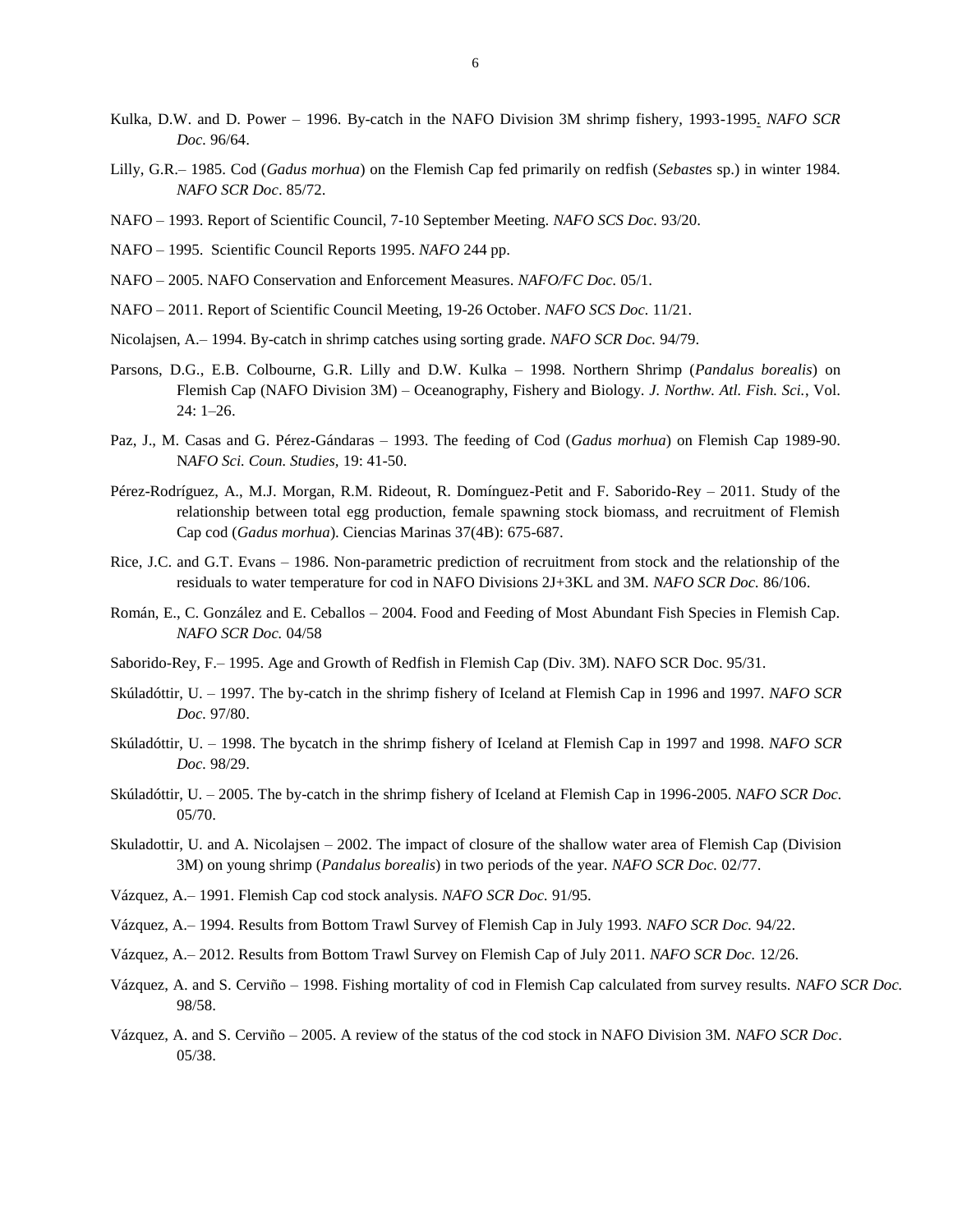

**Figure 1** – Abundance of cod at age 1 (millions) (González-Troncoso and Vázquez 2011) and fishing effort in the shrimp fishery (index: catch/CPUE) (Casas 2011).



**Figure 2** – Percentage distribution of the cod abundance (age 1 dominates) and shrimp total biomass by depth ranges in the 1993-2005 period according to the July EU bottom trawl survey. The 140 fathoms depth limit is indicated with a green line.



Figure – Less than 24 cm length (roughly age 1) cod according to the EU survey in July: total abundance and percentage of individuals distributed in areas deeper than 140 fathoms.